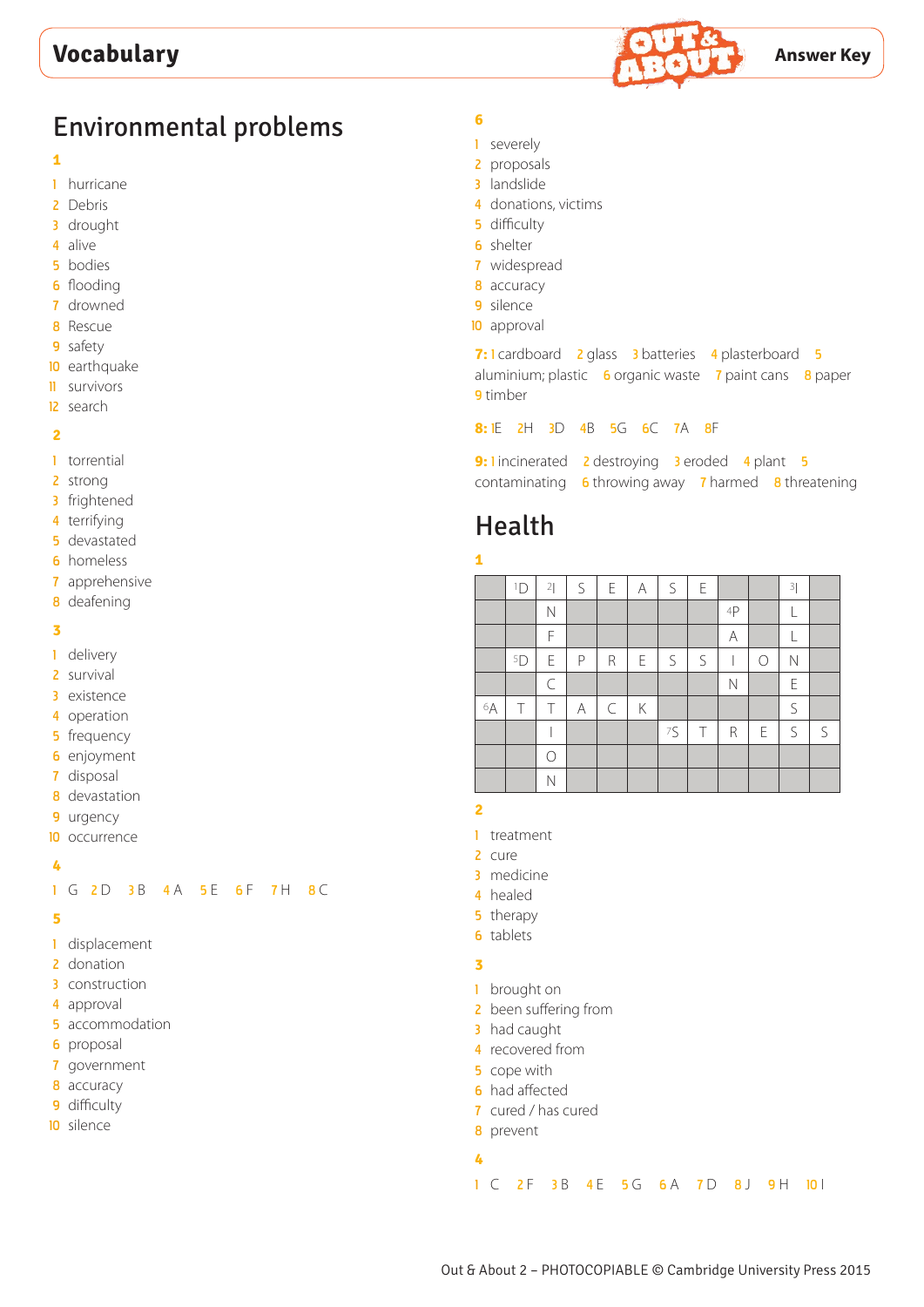## **Vocabulary Answer Key**



- came down with
- bug
- 3 threw up
- symptoms
- stroke
- drugs
- is caring for
- condition
- anxiety
- breakdown
- **6:**

| fish    | meat    | drink          | vegetables | fruit  |
|---------|---------|----------------|------------|--------|
| salmon  | pork    | wine           | carrot     | banana |
| cod     | beef    | Imineral water | cucumber   | pear   |
| sardine | chicken | milk           | lettuce    | orange |

# Entertainment

#### 

- documentary
- thriller
- animation
- musical
- fantasy
- adventure
- crime
- comedy
- horror
- war film

#### 

- director
- 2 main characters
- actors
- action
- studio
- sets
- special effects
- soundtrack

#### 

1 E 2 H 3 B 4 G 5 C 6 A 7 F 8 D

#### 

- superhero
- 2 martial arts
- epic
- biopic
- art-house
- mystery
- disaster
- 8 black comedy

#### 

- audience
- review
- crew
- director
- location
- classic
- performance
- shot

#### 

#### 1 N 2V 3V 4N 5N 6V 7N 8V

- 9 review
- disguise
- star
- screen
- award
- double
- feature
- twist

## Prefixes

- 
- pro
- over
- under
- un
- Anti de
- un
- over
- de
- over

#### 

- unfashionable
- devalue
- anti-racist
- oversleep
- underground
- demotivate
- overland
- underachieve
- pro-war

#### 

- anti-racist
- 2 have underachieved / have been underachieving
- demotivating
- overslept
- devalues
- underground
- unfashionable
- pro-war
- overland